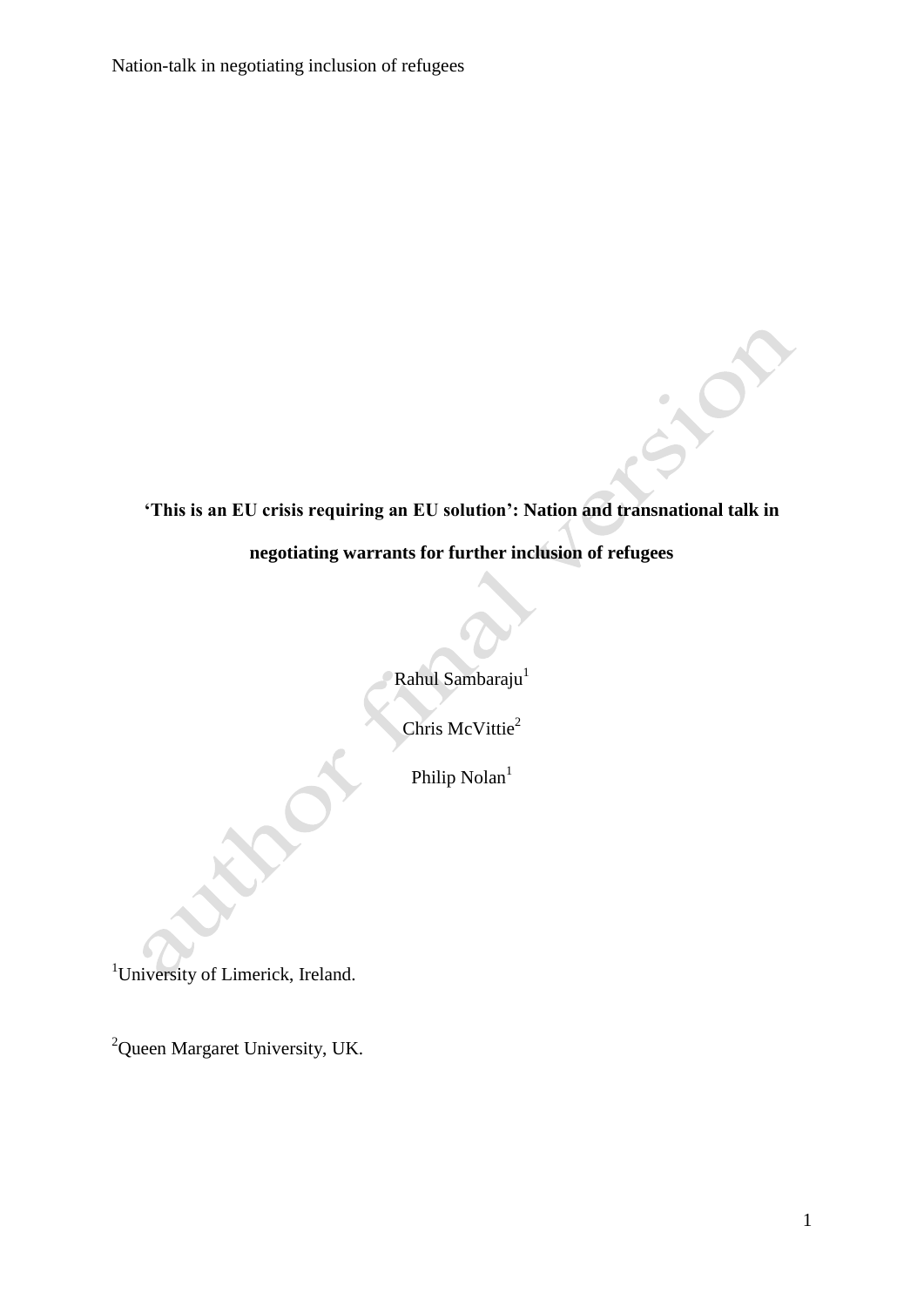E

#### Abstract

Social psychological research on social exclusion/inclusion of migrants, refugees, and, asylum-seekers has shown how problematic descriptions of these "others" are made in ways to negotiate their exclusion. However, little research has examined how inclusion of those worked-up as "others" is negotiated. This study examines negotiating the inclusion of refugees and migrants. It does so through a discursive analysis of transcribed talk in the Dáil Éireaan [Irish Parliament]. Debates and parliamentary proceedings in the Dáil between January 1, 2015 and February 3, 2016 (end of the  $31<sup>st</sup>$  Dáil session), when issues migration and refugees were prominent, were sourced to examine how warrants for inclusion were made, received, and, negotiated. These transcripts were subject to discursive analysis that focused on how Teachta Dála or TDs (Members of the Irish Parliament) worked-up and oriented to exclusion/inclusion of migrants and refugees in warranting/rejecting specific policies. Findings show that, first, TDs routinely work-up state of affairs in problematic ways through descriptors such as 'crisis', 'plight of refugees', or 'loss of life' during migration. Second, TDs cast Ireland's response to this state of affairs in terms of its membership in the European Union. This was done to warrant inclusionary policies towards migrants and refugees, and, to justify these policies when criticized for their limited impact. Versions of Ireland as an EU member state were used to warrant and negotiate policies as an outcome of belonging to this political group than as an independent nation with its own responsibilities and obligations. These findings show that studies on inclusion can usefully examine how specific versions of those already and always included are flexibly employed, alongside versions of "others".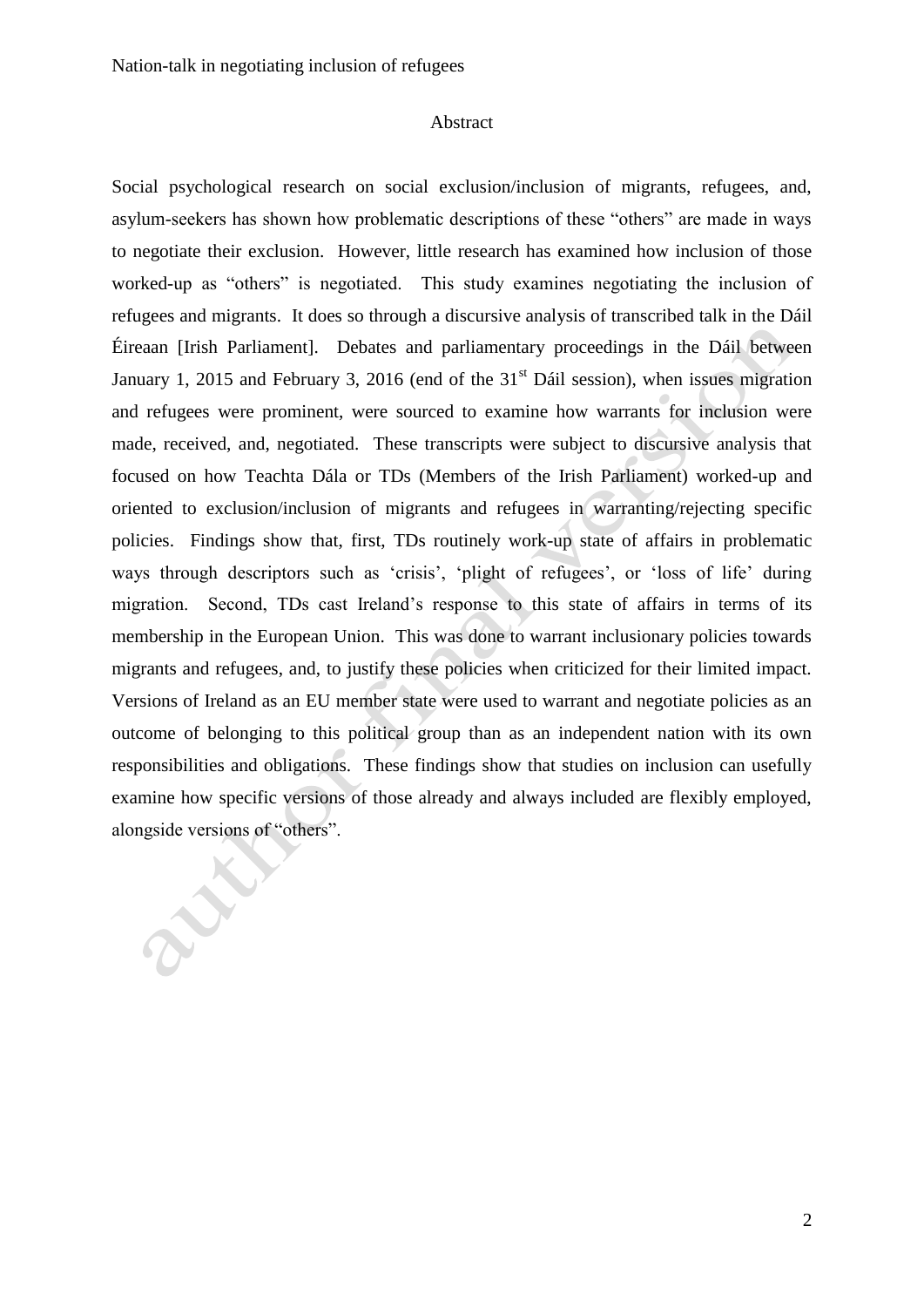A major focus for discursive social psychologists has been how social exclusion can be legitimised through constructions of those being excluded. Research on exclusion of nonnation others, such as 'immigrants', 'asylum-seekers', and, 'refugees', has shown that warranting exclusion involves working-up the "other" status (Riggins, 1997) of these groups and their members in ways outwith their mere non-national status, such as constructions of the arrival nation. Talk on inclusion efforts towards refugees are one site where these issues of mobilizing versions of national identity and nation-talk become relevant. Here we examine these aspects in the specific case of what has come to be known as the "refugee crisis" for Europe in the contemporary period (2011-ongoing).

Discursive research shows that warrants for exclusion involve descriptions that offer unfavourable evaluations of immigrants (Rojo & van Dijk, 1997), asylum-seekers (Lynn & Lea, 2003) and refugees (Kirkwood, Goodman, McVittie, & McKinlay, 2015). Warrants also involve orienting to, managing, and, denying the relevance of prejudice, racism, or, xenophobia (Goodman, 2010). Warranting exclusion without explicit references to race or ethnicity of those being excluded has been called 'discoursive deracialisation' (Reeves, 1983). Warrants for exclusion may involve making relevant differences in behaviour and culture to foreground issues of incompatibility with or threat to the arrival nation (Augoustinos & Every, 2007).

For non-nation others their immanent or current presence in a country which is not their place of birth is routinely treated as problematic. Rojo and van Dijk (1997) show how Spanish politicians constructed immigrants as a threat to Spanish identity and ways of life, while. Van der Valk (2003) shows that French parliamentarians present immigrants as culturally different to the French. On a similar note, Lynn and Lea (2003) show how writers of letters to editors of a UK newspaper differentiate not only between 'bogus' and 'genuine' asylum-seekers, but also between those deserving 'Britons' and those who do not, in warranting differential treatment for asylum-seekers. Warrants for exclusion then can involve constructing nations as constituting a polity that shares particular characteristics and experiences (McKinlay & McVittie, 2008). Alongside this, versions of nations as particular kinds of spaces can also be used in warranting exclusion. Charteris-Black (2006) shows the use of 'Britain as a container' (p. 579) metaphor with the implications that it is 'full' and can no longer accept further immigration. O'Doherty and Augoustinos (2008) show how nation as a space that needs to be defended was mobilized in warranting and justifying military action against those seeking asylum in Australia. Haynes, Devereux and Breen (2006) show similar findings in Irish print media, where asylum-seekers were constructed as problematic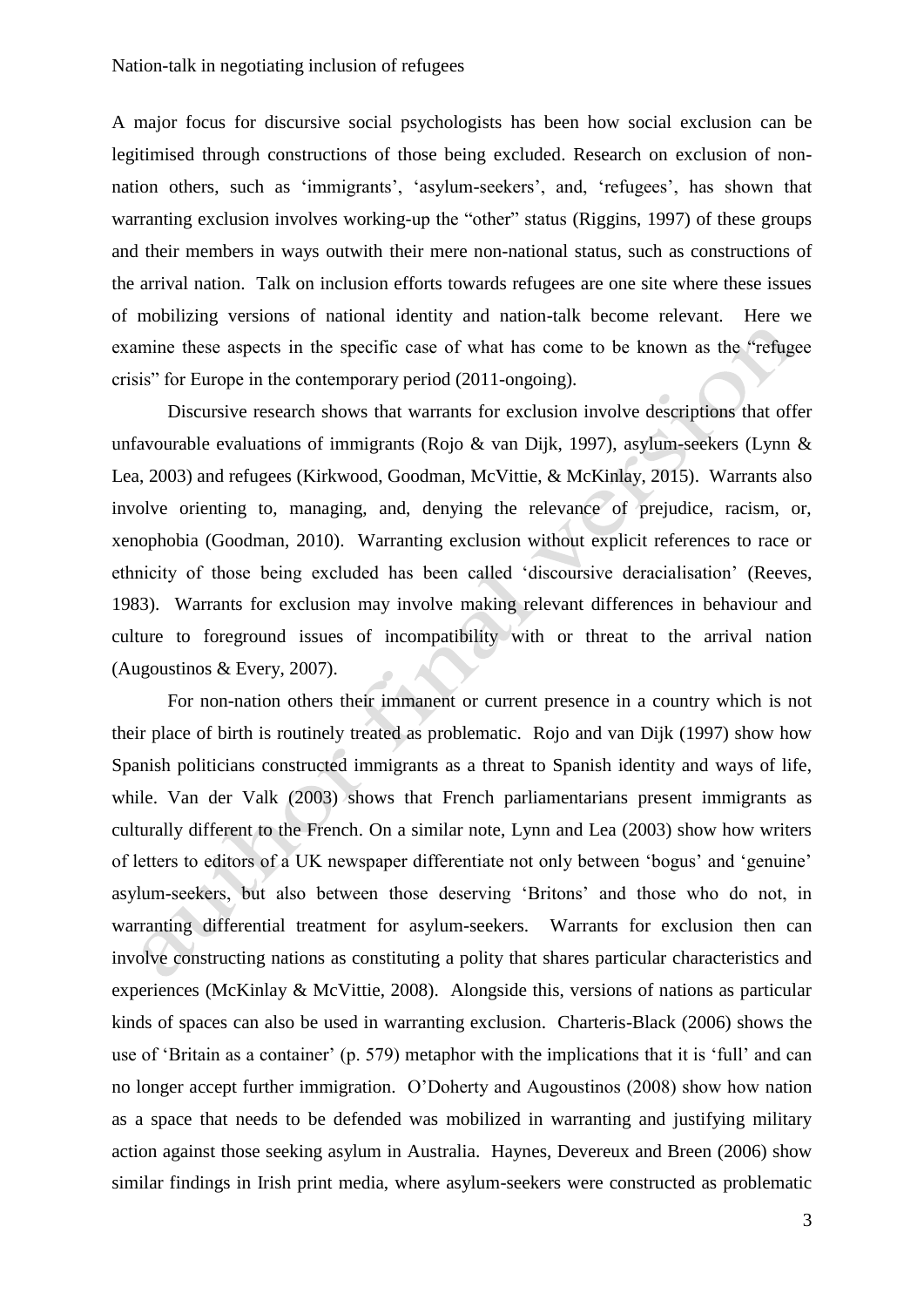to Ireland and its borders. These findings where exclusion is warranted without explicit racialisation or ethnicisation of those excluded are subsumed under the thesis of 'new racism' (Barker, 2001).

These findings show that non-nation others are routinely treated as problematic to the nation and therefore warrants for their exclusion involve "nationalistic rhetoric" (Billig, 1995). Interestingly, researchers note that versions of nation can also be used to warrant inclusion of asylum-seekers (Every & Augoustinos, 2008). Billig (1995) argues that, in recent times, nations are treated as unnoticed ubiquitous entities that are routinely available as robust rhetorical resources. The role of nation-talk for inclusion-advocacy is particularly salient as warrants for exclusion couched in nation-talk may not be readily challengeable (Every & Augoustinos, 2007). These findings show how warrants for exclusion of nonnation others involve specific versions of national identity and the sovereign rights of a nation to defend its polity, spaces, or, unique characteristics (Gale, 2004).

These issues readily come to the front in contexts where issues of inclusion and exclusion are highly salient and are treated as transnational. The United Nations High Commission for Refugees (UNHCR) reports that in 2015 the numbers of displaced peoples across the world exceeded 50 million (Herwig, 2016). However, only 2 million asylum applications were lodged in European countries in 2015 with 3,770 asylum-seekers having died or being "reported missing" (Herwig, 2016). One critical incident was that of sinking of a "refugee boat" in the Mediterranean off the coast of Italy in April 2015 (Kingsley, 2015). In response, in September 2015, the European Union (EU) adopted measures that included accepting 160,000 refugees under the EU Resettlement and Relocation Programme involving each EU member state taking up a certain number of refugees and asylum applications (Metcalfe-Hough, 2015). While these measures involved allowing residence to asylumseekers and refugees, the extent of refuge or inclusion efforts was widely criticized (Metcalfe-Hough, 2015). This provides the focus for the current paper, where we examine how issues of further inclusion are warranted and negotiated in instances of transnational concerns. We do so in the case of Ireland an EU member state, which officially pledged to take-in 4,000 refugees for the end of 2017 under the Irish Refugee Protection Programme<sup>1</sup> (Department of Justice and Equality, 2016). What is of interest is how policy-makers workup and warrant actions taken in respect of refugees. Our analysis of talk in Dáil Éireann, lower house of the Oireachtas, Ireland's parliament, for the calendar year 2015, the 31<sup>st</sup> Dáil,

<sup>&</sup>lt;sup>1</sup> This was taken up as part of EU Resettlement and Relocation Programme, which involves accepting refugees from outside the EU and also intra-EU relocation of already admitted refugees (Metcalfe-Hough, 2015).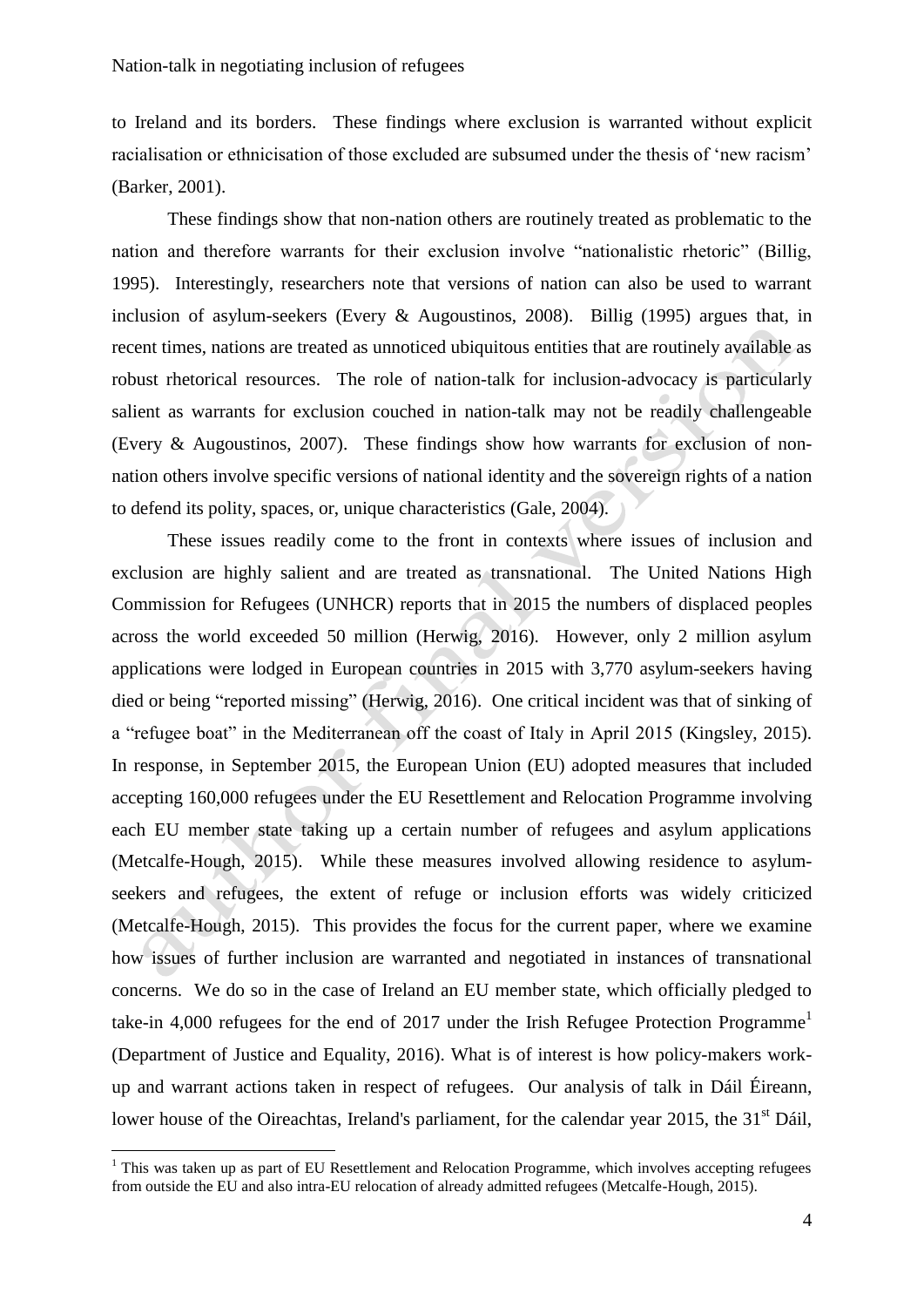shows that for Teachtaí  $Dála<sup>2</sup>$  (Deputies) issues of further inclusion efforts were at stake. In Ireland, the spectrum of political parties comprises parties of diverse ideological affiliations. There are two centre-Right parties – Fine Gael and Fianna Fáil – where the former is liberalconservative and the latter is a populist centre-right party. There are two Left leaning parties – Labour and Sinn Féin – where the former is a democratic Socialist and the latter is particularly republican. For the  $31<sup>st</sup>$  Dáil, Fine Gael was in power in coalition with Irish Labour party and Fianna Fáil was in the Opposition along with Sinn Féin, Anti-Austerity Alliance (AAA) and other smaller political parties.

Ireland's commitment to offer refuge to 4,000 people was made on September 10, 2015 (Russell, 2015). Prior to this Ireland had offered refuge to 600 people under the EU Relocation programme in 2015. This commitment to increased refuge and assessments of its fairness were topics of discussion in the Dáil. Although, no political party with Deputies had explicitly avowed not offering refuge, politicians from various political parties and independent Deputies were critical of the extent to which Ireland was accommodating those seeking refuge as will be seen in the data being analysed. The focus then is on how warrants for further inclusion are made and how these are managed.

LIVE

## **Method**

#### **Data and participants**

The data are taken from proceedings in Dáil Éireann, lower house of the Oireachtas, Ireland's parliament. In parliaments, routine social practices (Potter & Hepburn 2008) include engaging in debates, warranting policies, and, challenging or managing challenges to these policies. These practices are in turn reflected in and shape interactional features, including turn-taking, the use of adjacency pairs, and the forms of challenge that are to be found in local contexts. In the case of the Dáil Éireann, the resulting parliamentary proceedings are available as videos and transcripts, with certain proceedings such as "written answers" available only as transcripts for obvious reasons. Data for this study were taken where possible from transcription of video recordings, and in other instances from pre-transcribed records of parliamentary businesses available on the Oireachtas website: [http://debates.oireachtas.ie/.](http://debates.oireachtas.ie/)

<sup>2</sup> Irish Members of Parliament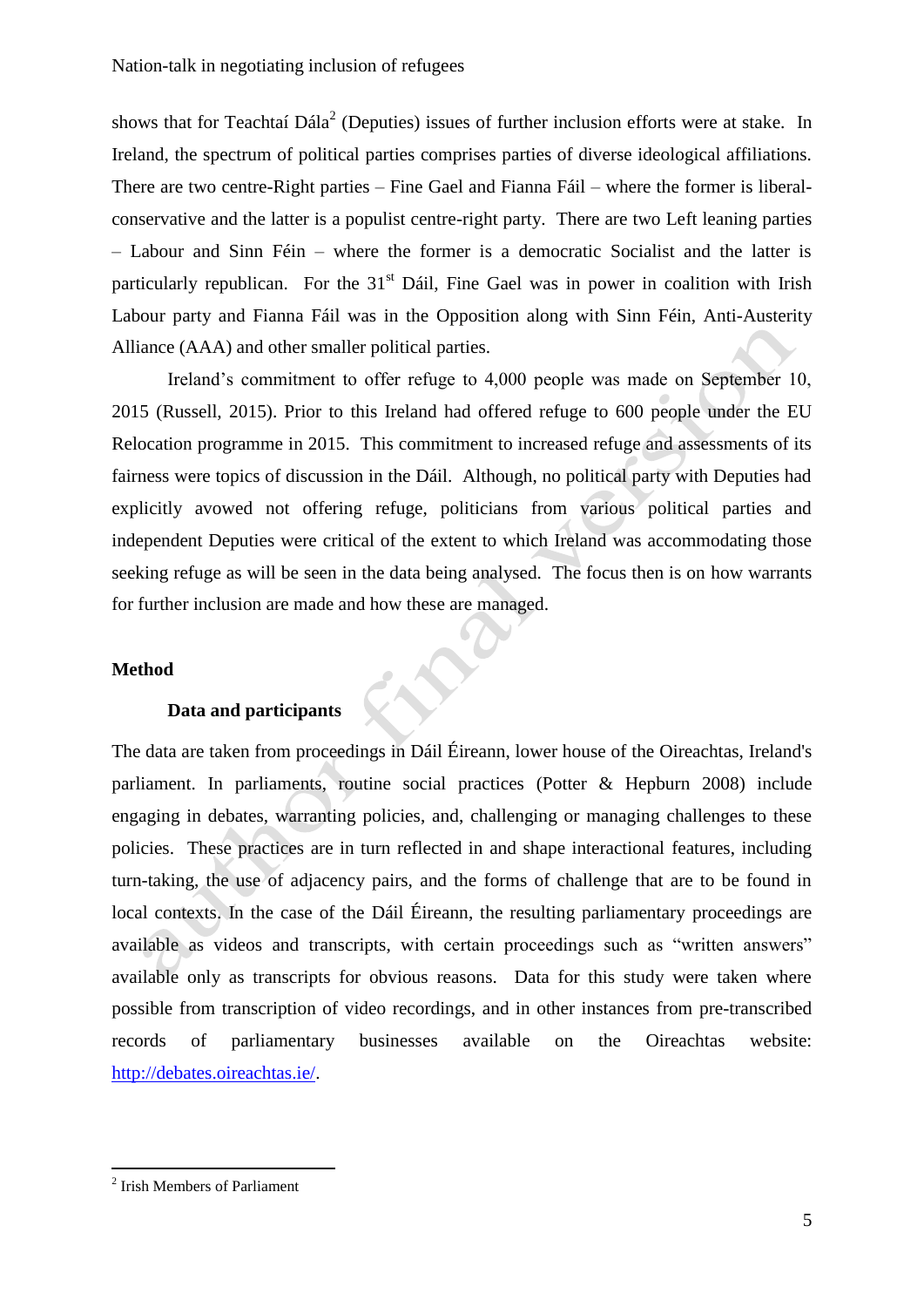Proceedings for the calendar year 2015  $(31<sup>st</sup> Dáil<sup>3</sup>)$  were collected, during which period Dáil Éireann was convened 118 times where issues of migration and refuge were discussed under various proceedings. To enable a representative sample, random-number tables were used to select one-fourth (approximately 30 days) of these parliamentary days. Proceedings of interest included queries on the number of refugees to be relocated to Ireland, Irish government's culpability in and response to the refugee crisis, and human rights issues. From those, relevant proceedings were accessed on video and transcribed according to Jeffersonian system of transcription (Jefferson, 2004) for fine-grained analysis. Pretranscribed "written answers" are reproduced here without changes to words or grammar. These data were thoroughly read and re-read to identify those proceedings where issues of inclusion were discussed by Deputies. Select instances were further analysed for this paper Jer as described below.

## **Analytical procedure**

These data were analysed using discourse analysis (McKinlay & McVittie, 2008; Potter & Edwards, 2001), which treats discourse as a topic of study in its own right. The analytical procedure employed drew on principles of discursive social psychology to examine social psychological concerns as discursive constructions and focus on accomplishments of participants themselves (Potter & Hepburn, 2008). The analysis examined properties and features of discourse that allow for accomplishing specific social actions as part of social practices in the particular setting of this parliament. Here, the focus was on how specific versions of the ongoing issues of refuge, inclusion, Ireland, and, the EU were constructed as relevant for the ongoing business of the Oireachtas. In that, the analysis particularly attended to the rhetorical aspects of political talk (Condor, Tileagâ, & Billig, 2013) that involves questioning those in the Government, responding to these questions and stating a position in a debate. The analysis focused on how speakers constructed various versions of state of affairs, such as migration, and relevant agents and actors, such as refugees, migrants, and, policymakers and the outcomes that these accomplished.

<sup>&</sup>lt;sup>3</sup> For the 31<sup>st</sup> Dáil Fine Gael was in power in coalition with Irish Labour party and Fianna Fáil were in the Opposition with Sinn Féin, Anti-Austerity Alliance and other smaller political parties.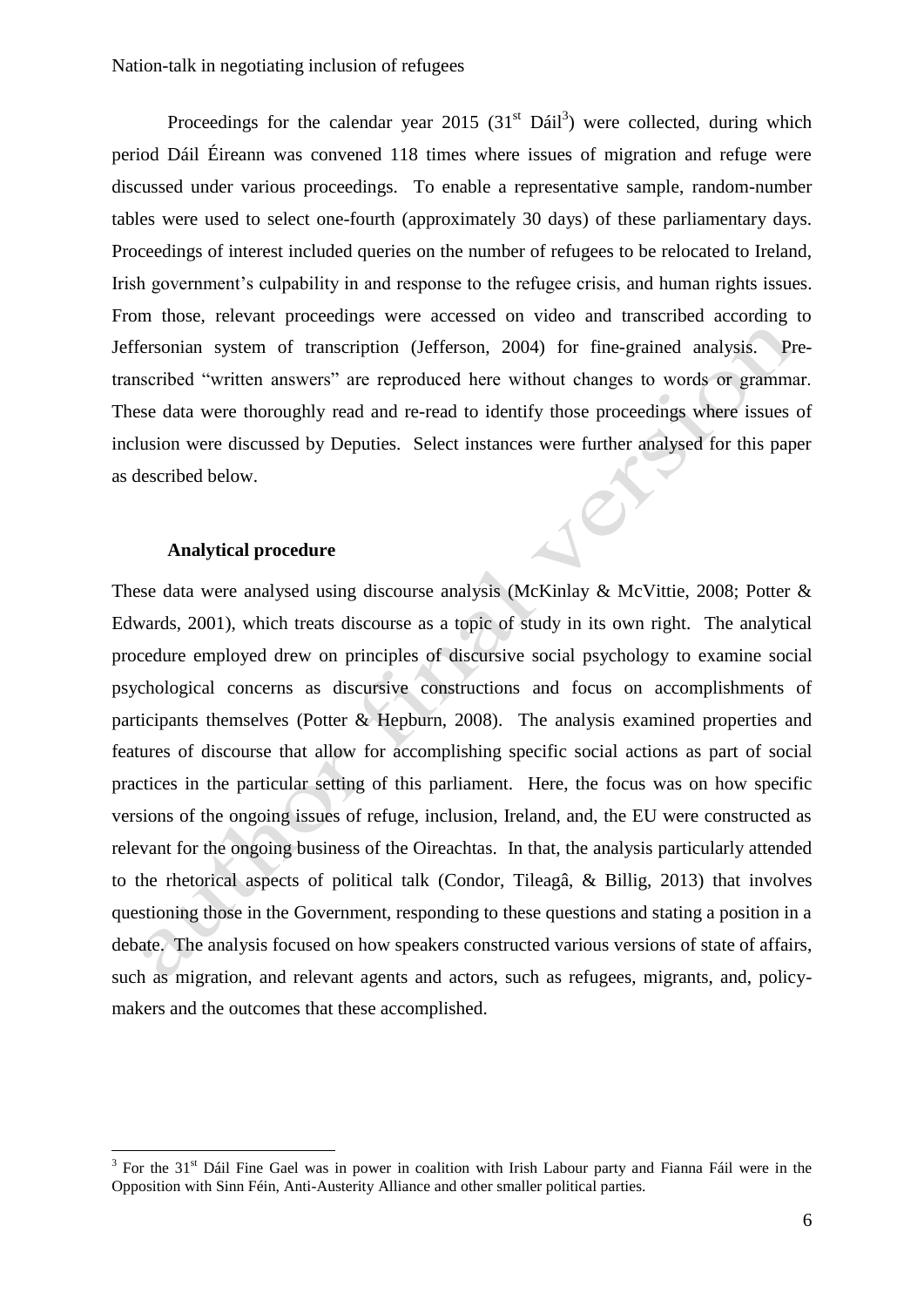# **Results**

The issue of Ireland's potential inclusion of refugees was raised in two somewhat different ways. The first of these introduced the possibility of Ireland taking further action aimed at inclusion, while the second foregrounded the actions of the EU. We start by examining exchanges that began by referring to Irish actions.

The first extract comes from pre-transcribed proceedings dated October 13, 2015. The Deputies here are Micheál Martin a Deputy for Fianna Fáil and Deputy Frances Fitzgerald who was the Minister for Justice and Equality in the Government. Martin's written question introduces the possibility of inclusion of 'more refugees from war-torn countries like Syria' (line 2) being allowed to reside in Ireland ('here').

*Extract 1*

1 2 154. Deputy Micheál Martin asked the Minister for Justice and Equality her plans to allow more refugees from war-torn countries like Syria to reside here; and if she will

3 make a statement on the matter. [28226/15]

4 5 6 Minister for Justice and Equality (Deputy Frances Fitzgerald): Ireland has always lived up to its international humanitarian obligations and we are fully committed to playing our part in addressing the current migrant crisis facing Europe.

7 8 9 10 The Government is committed to working at European level to find sustainable solutions to the migration crisis. This humanitarian crisis is an EU issue which requires a coordinated EU response and I have made it clear to our European partners that Ireland will work closely and collaboratively with them in this regard.

Fitzgerald orients to Martin's question as a warrant for further inclusion of refugees in Ireland and manages the implication that ongoing inclusive efforts are inadequate. Her response, through the extreme case formulation (Pomerantz, 1986) 'always', works-up Ireland as normatively predisposed to fulfilling 'international humanitarian obligations' (line 4). She continues by reformulating the issue at hand as a 'migration crisis facing Europe' (lines 5-6) instead of being one involving 'refugees' as proposed by Martin's question. This reformulation allows her to describe Ireland as being disposed to giving aid or refuge to nonnation others while presenting that as only one part of a broader response in that Ireland is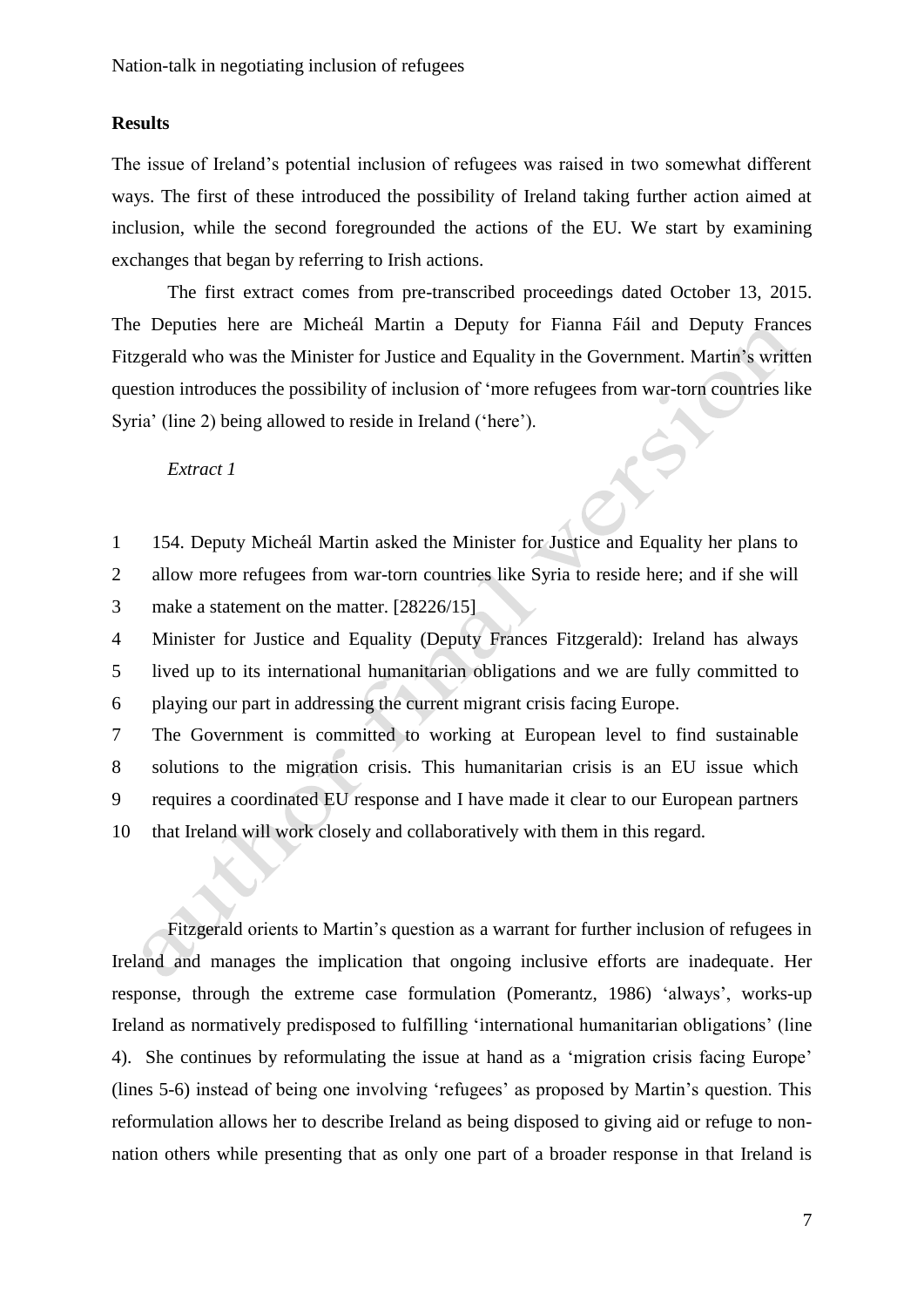'playing our part' (line 5). Her description thereby works to undermine any challenge that Ireland is not making appropriate efforts while also constructing the issue as one that is relevant to other actors, such as EU member states.

In casting the ongoing issues as relevant for 'Europe', Fitzgerald makes relevant a disjunction between legitimate responses from Ireland, despite its dispositions, and alternative responses relevant at 'European level' (line 7). In that, she renders the issue and responses to it as connected in ways that offer particular limitations and opportunities for Ireland to take-up actions: 'This humanitarian crisis is an EU issue which requires a coordinated EU response' (lines 8-9). Ireland's actions are cast as limited and viable only in collaboration with 'European partners' (line 9). Her avowals of taking-up 'sustainable solutions' (lines 7-8), specific to 'The Government' (line 7), manage issues of blame, while casting these as at 'European level' offers limitations on possible actions. In doing this, she works-up a "middle-ground" position that avows commitment to inclusive actions for Ireland while mitigating warrants for further inclusive efforts.

The next extract was video-transcribed from a recording of a debate on February 17, 2015. This exchange involves Deputy Clare Daly of the AAA and Deputy Aodhán Ó Ríordáin of the Irish Labour Party. Here, Daly's question treats Ireland as culpable in the displacement of peoples. We see Ó Ríordáin orienting to this as a warrant for further inclusion efforts from Ireland.

#### *Extract 2*

|                | Daly        | I think the other critical point is (.hh) the destabilising fact that we have     |
|----------------|-------------|-----------------------------------------------------------------------------------|
| 2              |             | the biggest movement of refugees since world war two absolutely linked            |
| 3              |             | to the crisis in the Middle East and the crisis in Africa stirred up by           |
| $\overline{4}$ |             | imperialist intervention are we in Ireland (.) we can't maybe change the          |
| 5              |             | world but we can make a start in our own backyard are we going to say             |
| 6              |             | no to that and stop the use of Shannon ehh and that role in that.                 |
| 7              | Ó Ríordáin: | go raibh maith agat a Leas-Ceann Comhairle <sup>4</sup> and to thank the deputies |
| 8              |             | again as I said earlier there are no easy answers here $(1.1)$ nobody can         |
| 9              |             | guarantee that there won't be further deaths (1.) as long as people set out       |
| 10             |             | on these hazardous (.) voyages that is inevitable in spite of the best            |

<sup>&</sup>lt;sup>4</sup> In Irish: Thank you Deputy Chief Speaker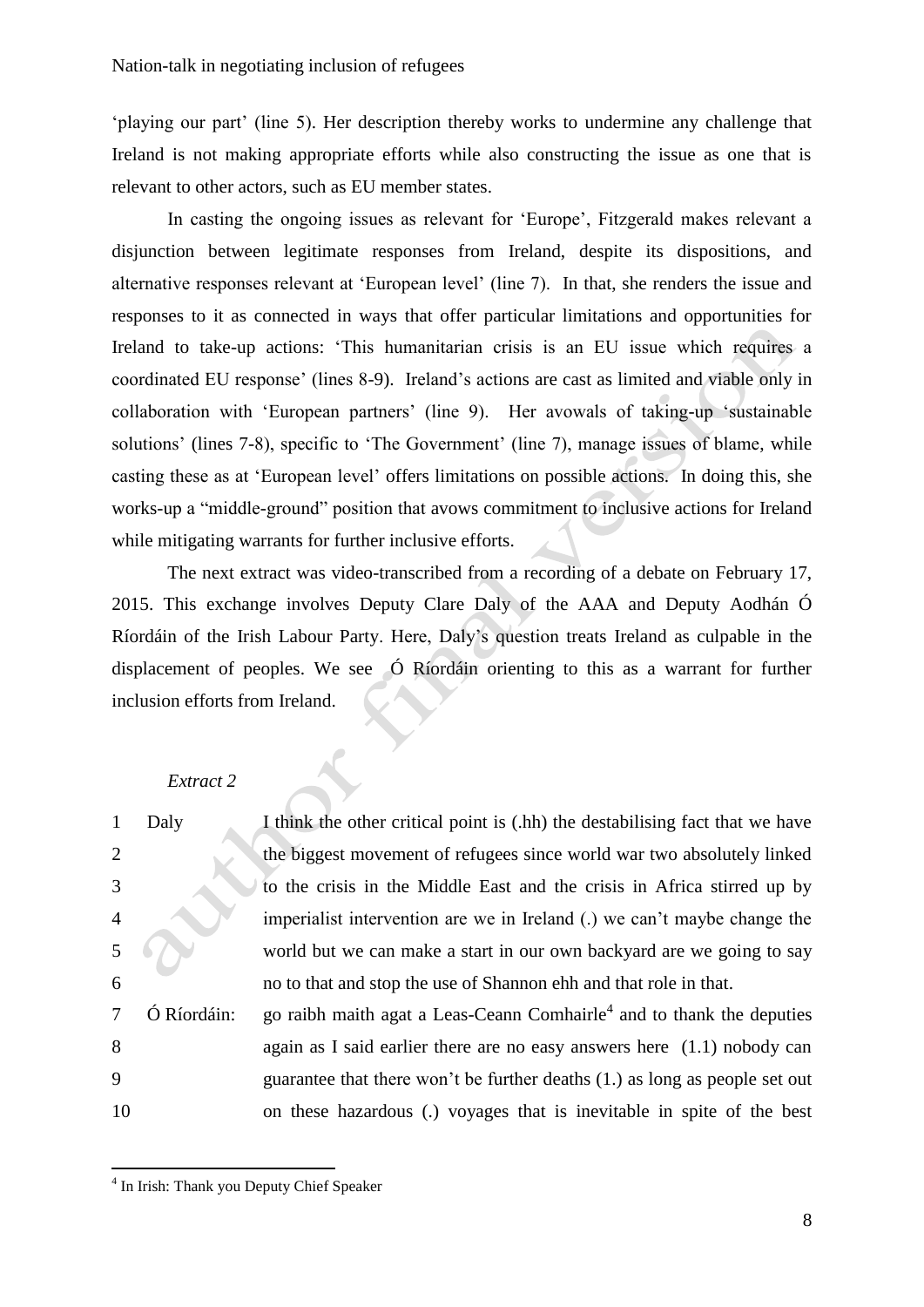11 12 13 14 15 16 efforts of everybody involved in maritime missions (.h) it's a case of working together within the EU on both cause and effect the contribution Ireland can make apart from its support for EU initiatives in the en-a-area generally is primarily humanitarian with particular reference to Syria we are one of the highest contributors to the humanitarian response on a per capita basis.

At lines 1-4, Daly works-up the ongoing issues as extremely problematic, with the extreme-case formulation 'biggest movement of refugees since world war two' (line 2) rhetorically emphasising that these issues need particular attention. She however treats as relevant Ireland's role in the issue and particular efforts at addressing these at lines 4-6. Daly does this through conceding that while the causes involved may be hard to address by Ireland herself, certain actions may be taken-up: 'are we going to say no to that and stop the use of Shannon ehh and that role in that' (lines 5-6). The action-warrant itself directly address the ascribed causes for the displacement of people through the place-label 'Shannon' (line 6). For the Deputies present it is readily available (Kitzinger, 2000) that Shannon Airport in Ireland is used by United States military as a transit facility.

In response, Ó Ríordáin constructs actions being taken-up from within the EU as more relevant than those of Ireland itself. He does this through reformulating the issue in terms of particular activities of displaced peoples rather than the people themselves. At lines 8-11, Ó Ríordáin works-up 'deaths' of displaced peoples as 'inevitable' (line 10) and outwith the control of 'best efforts of everybody involved in maritime missions' through particular descriptions: 'as long as people set out on these hazardous (.) voyages'. Here the extreme case-formulated action-descriptors of various actors involved in rescue efforts, such as 'nobody can guarantee' (lines 8-9) and 'everybody involved' (line 11) work to mitigate potential ascription of causes for movement and its extreme outcomes. In prefacing this recasting of the issue as not having 'easy answers' (line 8), Ó Ríordáin, sets-up alternative ways for taking-up actions than those made relevant by Daly. These actions for Ireland are presented as 'it's a case of working together within the EU' (lines 11-12). Ó Ríordáin thus offers a limited scope for Ireland to take-up activities and particularly as working within the remit of the EU. To counter potential issues of reduced agency for Ireland, he also offers other possible activities that 'Ireland can make apart from its support for EU initiatives' (line 13), which are 'primarily humanitarian' (line 14). His extremely favourable description of Ireland's ongoing efforts 'with particular reference to Syria' (line 14) offer the inference that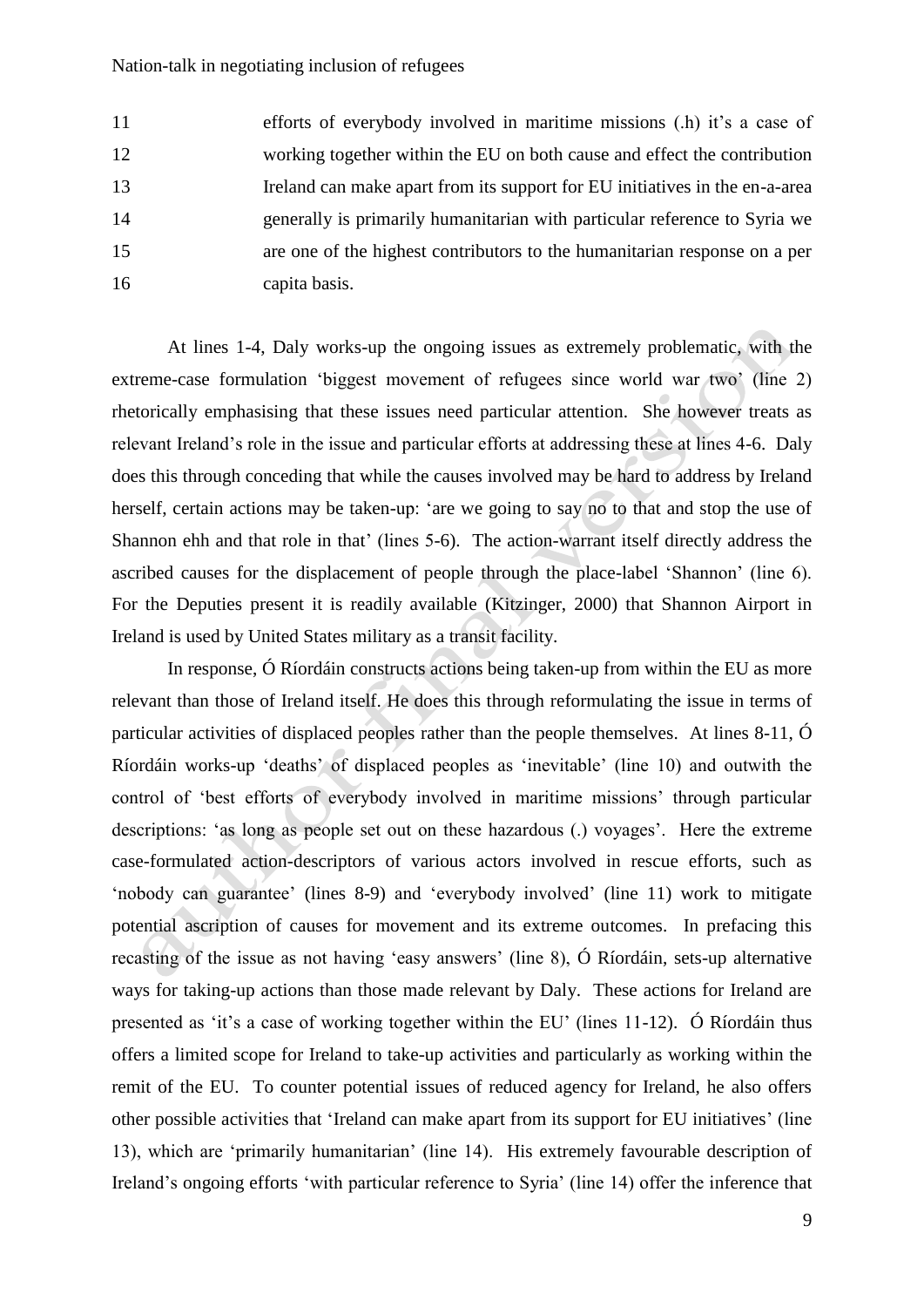these actions outwith the EU are indeed useful. In this way, Ó Ríordáin rebuts Daly's warrant for certain unique actions for Ireland in addressing ongoing issues and treats ongoing actions within and without EU as appropriate.

In the two extracts above, we saw Deputies deal with the potential inclusion of 'refugees' by reformulating the issue under discussion and attributing responsibility elsewhere (the EU), thereby justifying Ireland's actions and obviating the need for further action. We now consider exchanges that foregrounded the role of the EU. Extract 3 was taken from pre-transcribed proceedings dated December 15, 2015, involving Bernard J Durkin and Minister for Foreign Affairs and Trade Charles Flanagan both from Fine Gael.

#### *Extract 3*

1 495. Deputy Bernard J. Durkan asked the Minister for Foreign Affairs and Trade if the

2 3 European Union is likely to speak with one voice in addressing the humanitarian and refugee issues arising from conflict in the Middle East; and if he will make a statement

4 on the matter. [45675/15]

5 6 7 8 9 10 11 Minister for Foreign Affairs and Trade (Deputy Charles Flanagan): The scale of the migration challenge facing the international community is enormous. The conflict in Syria - the biggest driver behind this year's migrant flows - has led to the world's largest humanitarian crisis. But the problem is bigger than Syria. An estimated 60 million displaced people worldwide are on the move, the highest since World War II. They are coming not just from Syria but from such places such as Afghanistan, Iraq, Gaza and a dozen or so countries in sub-Saharan and North Africa.

12 13 14 15 16 issue many times this year. For most of this year Migration has been at the very top of the EU agenda. There have been no fewer than five special meetings of Justice and Home Affairs ministers devoted to migration while Heads of State and Government have debated the issue in three special councils. I and my foreign minister colleagues have also addressed the

In the Extract above, Durkan treats the issue at hand as being that of a coordinated effort from those in 'the European Union' (line 2): the question is whether they will 'speak with one voice' (line 2). In doing this, Durkan treats it as relevant that, efforts at addressing 'humanitarian and refugee issues arising from conflict in the Middle East' (line 3-4) are uniform across the member states of the EU. The question hearably raises concerns over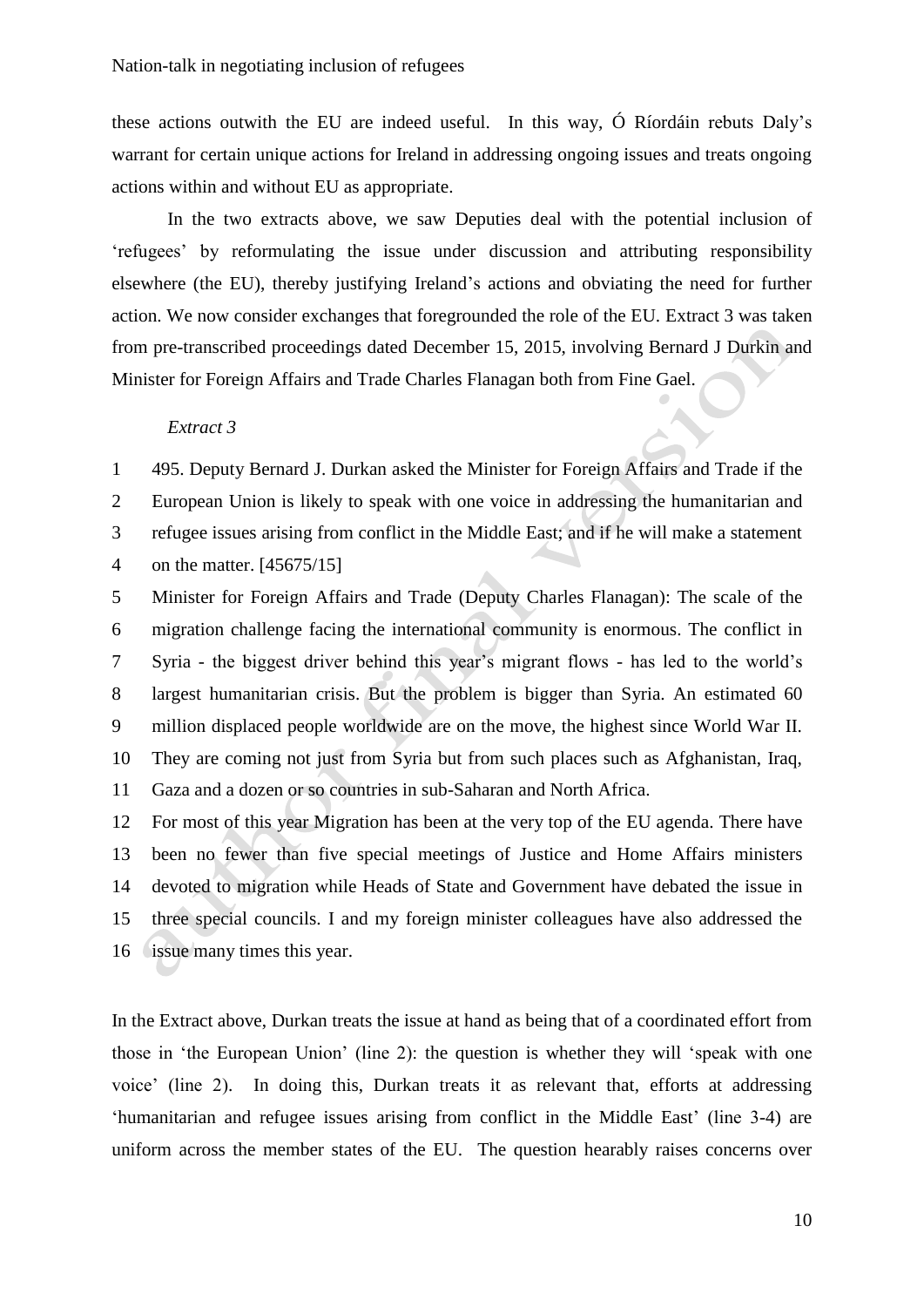varying levels of responses to the 'issues', which might involve Ireland participating in perceivably greater inclusive efforts than other EU member states.

In response, Flanagan avows efforts being taken up to address these issues, which issues however are worked-up as being extreme in scale and size through offering other sources for displacement of people than merely 'the conflict in the Middle East' (lines 3-4). Flanagan introduces a broader set of actors than the EU, namely 'the international community' (line 5) (cf. McKinlay, McVittie & Sambaraju, 2011) as those who are facing an extreme 'migration challenge' (line 5). The extreme nature of the 'challenge' is worked-up through taking-up the description of the reasons for migration offered by Durkan, namely the 'conflict in Syria - the biggest driver behind this year's migrant flows - has led to the world's largest humanitarian crisis' (lines 6-7), but also through a listing of other geo-political areas. Flanagan thereby treats the responses required as being of a broader scale, such as those of the 'international community' than merely those of the EU, let alone Ireland, and alternative policies and measures that may treat inclusion as secondary to economic assistance towards particular geo-political configurations or other longer term plans.

Flanagan's subsequent descriptions of policy-activities being taken up by the EU and Ireland, at lines 12-16, show commitment to addressing issues of refuge than abandoning efforts in light of the complexities involved. Together, Durkan's question and Flanagan's response cast the issue and responses to it as EU matters, which does not treat inclusion efforts as relevant.

As seen, the question in Extract 3 is framed in terms of anticipated unity within the EU ('one voice') inviting a confirmatory response. References to the EU in Extracts 1 and 2, although not developed at length, also suggested that it represented a unitary entity. Our final extract begins with a discussion of the EU and its actions but is framed in somewhat different terms. This exchange follows a discussion of the possibility of the United Kingdom leaving the EU leading to the fabric of the EU being undermined. That discussion provides the immediate context in which The Taoiseach<sup>5</sup> Enda Kenny describes Ireland's inclusion efforts. This extract comes from a video-transcript of a debate in the Dáil on September 29. 2015.

<sup>5</sup> The Prime Minister of Ireland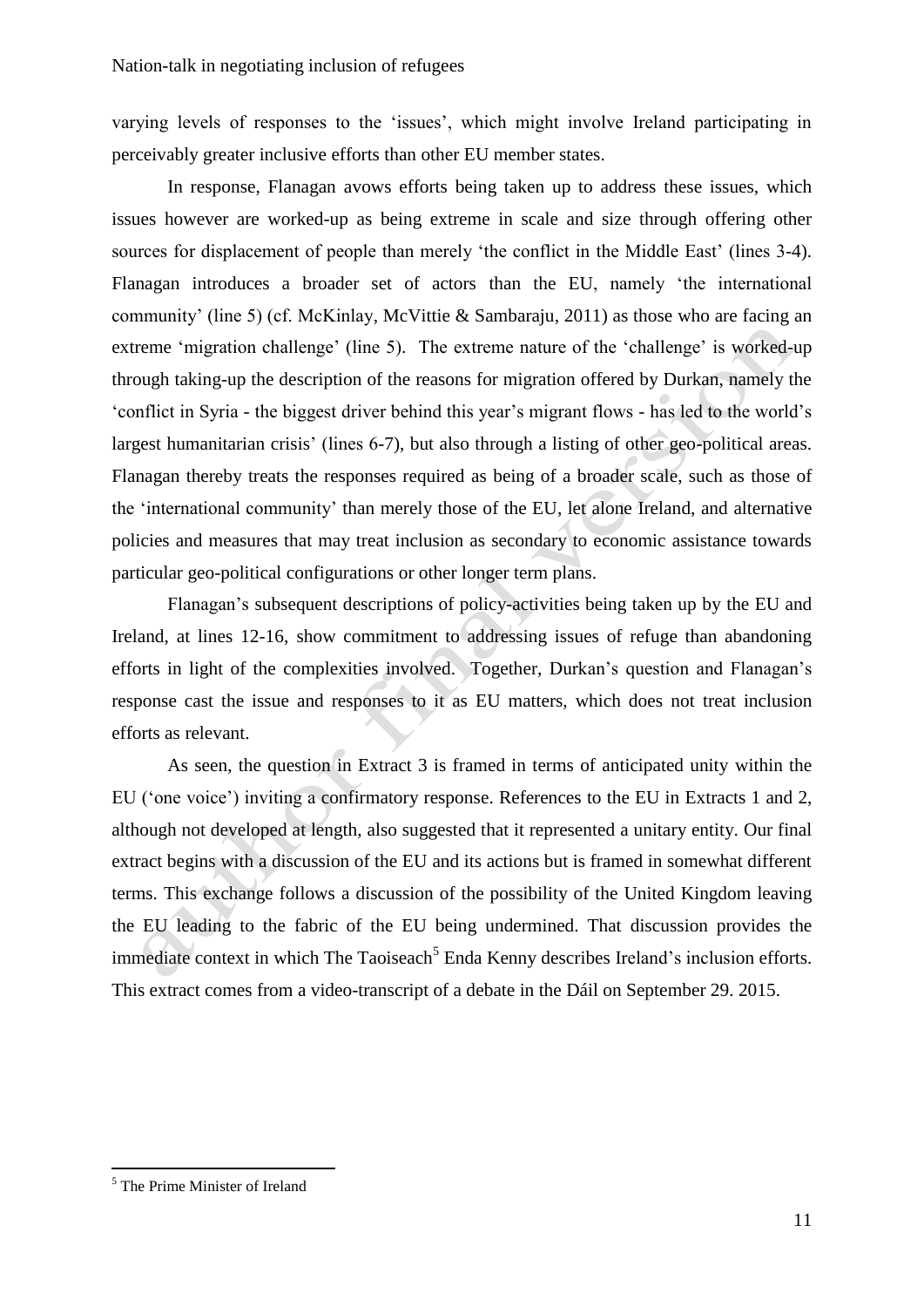# *Extract 4*

| $\mathbf{1}$   | Kenny | Deputy Barrett speaks about Europe being at a dangerous crossroads and           |
|----------------|-------|----------------------------------------------------------------------------------|
| $\overline{2}$ |       | he-your right here there are a whole range of issues that are (.) very           |
| 3              |       | sensitive uhm very difficult to resolve (.) and uhm very very real (.) uhm       |
| $\overline{4}$ |       | (.hh) in at last week's European Council meeting which was ah very               |
| 5              |       | constructive meeting actually the fault lines that now apply because of what     |
| 6              |       | is happening in Syria Libya and so on like that were very clear (.) with over    |
| 7              |       | a million gone into south Lebanon (.) million gone into Jordan (.) (.hh) were    |
| 8              |       | both of these countries to collapse (.hh) under the: uh under the fact that      |
| 9              |       | there is no real plan to deal with that humanitarian crisis (.hh) then the issue |
| 10             |       | for Europe ah is not just m-me-millions in single figures but millions in        |
| 11             |       | double figures an when you hear a prime minister saying like what happens        |
| 12             |       | when they leave Turkey which is a very short distance from some of the           |
| 13             |       | Greek isles (.h) that as soon as a boat appears (.h) ah dinghies that are (.)    |
| 14             |       | grossly overladen with people are ripped asunder with knives so that they        |
| 15             |       | end up in the water and have to be saved or drowned (.) ah you can you-can       |
| 16             |       | understand the eh challenge that this face that this presents (.hh) and when     |
| 17             |       | small countries have huge numbers of people walking with women an                |
| 18             |       | children an in many cases fatigued and exhausted (.h) uhm and expected to        |
| 19             |       | be registered under the Dublin Agreement and the Schengen Agreement it           |
| 20             |       | presents the logistics that they are not able to cope with (.hh) uhm Germany     |
| 21             |       | have taken in five hundred thousand uh refugees this year uhm Ireland a          |
| 22             |       | small country not a member of Schengen (.h) not inside the protocol (.hh)        |
| 23             |       | uhm u-uh offering ourselves voluntarily because of our own tradition to          |
| 24             |       | take four thousand here                                                          |
|                |       |                                                                                  |

Our focus is on how Kenny works-up ongoing issues as severely and particularly problematic for Europe in contextualising Ireland's efforts. Kenny describes particular problematic events – 'fault lines that now apply' (line  $5$ ) – in 'Syria Libya and so on' (line 6) as resulting in displacement of people: 'over a million gone into south Lebanon (.) million gone into Jordan'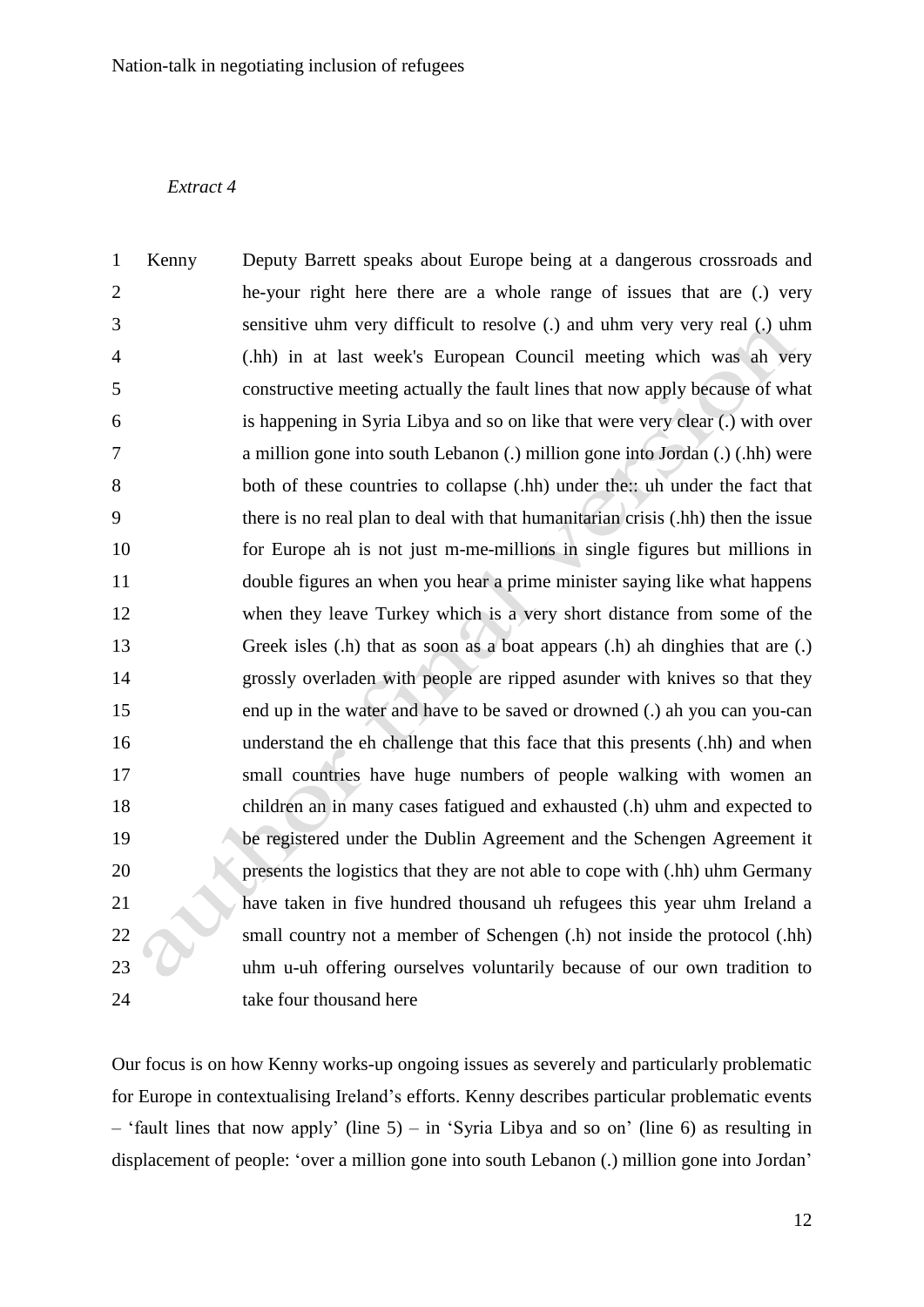(lines 6-7). Kenny works up their relevance for Europe in a specific way: 'were both of these countries to collapse (.hh) under the:: uh under the fact that there is no real plan to deal with that humanitarian crisis (.hh) then the issue for Europe ah is not just m-me-millions in single figures but millions in double figures' (lines 8-11). This is furthered in ascribing problematic actions to unspecified agents: 'as soon as a boat appears (.h) ah dinghies that are (.) grossly overladen with people are ripped asunder with knives so that they end up in the water' (lines 13-15). This readily offers inferences on intentions of those damaging the 'dinghies' and therefore treats as problematic – 'challenge' – the possibly preferred actions to resolve this, namely those of saving people than letting them drown. Kenny thus works-up actions of saving people and subsequent inclusion as possibly problematic. He offers furthers inferences on issues with providing refuge through descriptions of nation-states in the EU, made inferable through specifications of treaties such as 'the Dublin Agreement and the Schengen Agreement' (lines 19-20), and, of actions and dispositional states of those workedup as seeking refuge. First, he works-up a disproportion in capacities for offering refuge: 'small countries have huge numbers of people walking' (line 17). Second, descriptions of those seeking refuge including their dispositions offer inferences of problems in readily providing or rejecting refuge: 'people walking with women an children an in many cases fatigued and exhausted (.h) uhm and expected to be registered' (lines 18-19). Through these descriptions, he emphasises the scope of the challenge facing the EU: the current situation 'presents the logistics that they are not able to cope with' (line 20). In doing this, he constructs ongoing issues as constituting a "crisis" for Europe.

Kenny's subsequent descriptions of inclusion activities of 'Germany' and 'Ireland' are offered to show that these activities are relevantly appropriate given the 'challenge' of the crisis: 'taken in five hundred thousand uh refugees this year' (lines 20-21) and 'take four thousand here' (lines 23-24) respectively. Ireland's inclusion activities are couched in particular descriptions: 'a small country not a member of Schengen (.h) not inside the protocol (.hh) uhm u-uh offering ourselves voluntarily because of our own tradition' (line 23). This allows for inferring that Ireland's inclusion activities, being taken-up despite constraints, are attributable to its unique national characteristic (Every & Augoustinos, 2008), here that of offering aid. In doing this and in working-up ongoing issues as a complex "crisis", Kenny thus presents Ireland's efforts as not just adequate but commendable in the circumstances described.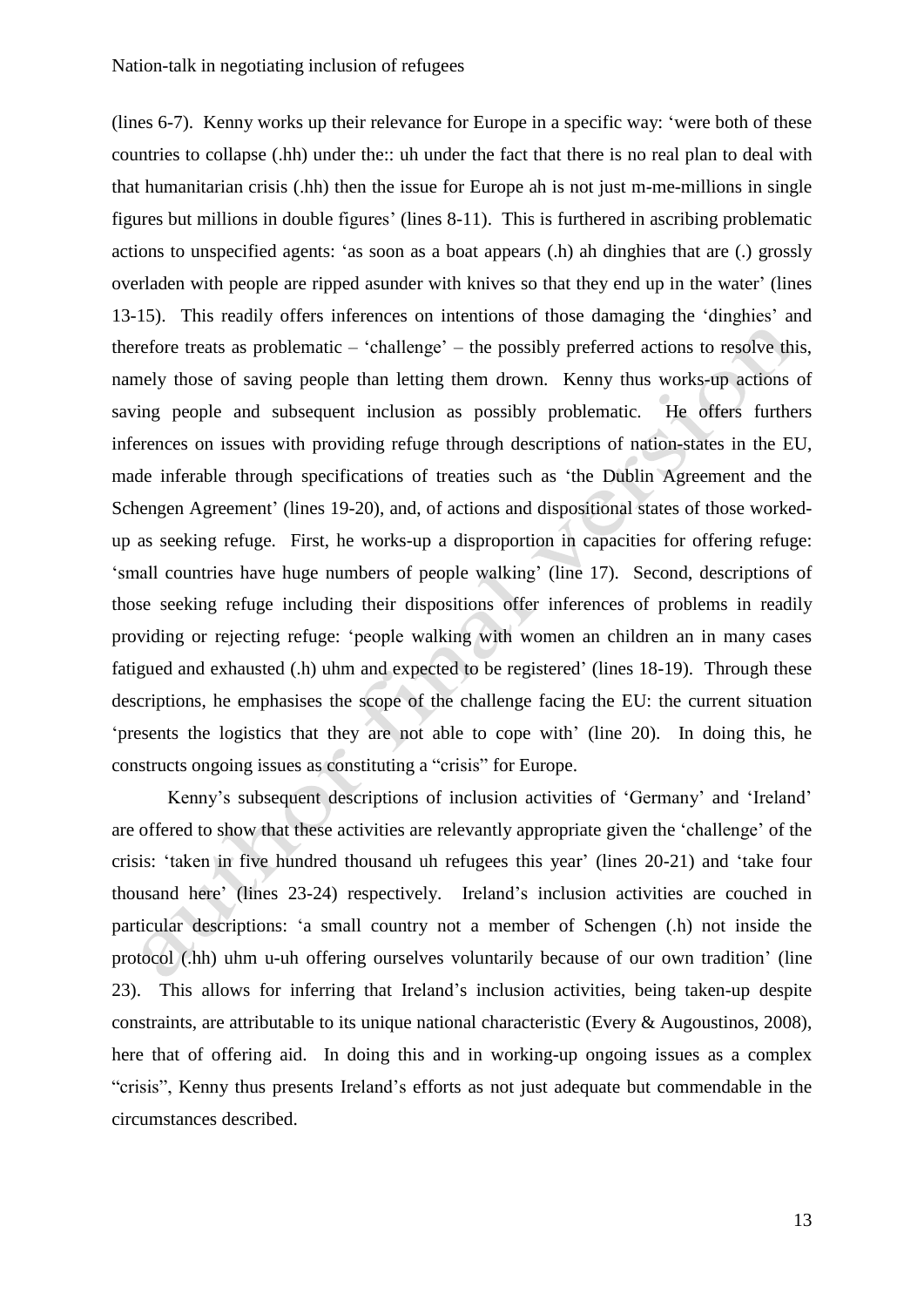# **Conclusions**

Here we examined Irish Deputies' policy discussions in Dáil Éireann on efforts being takenup towards inclusion of refugees. The findings show that for Deputies at stake was the adequacy of ongoing inclusion efforts taken up by Ireland directed towards refugees rather than inclusion itself. Further inclusion was warranted through making relevant Ireland's capacities for further inclusion and managed by avowals of commitment juxtaposed to casting the issues as EU concerns. Deputies in the Government managed issues of being unsympathetic or unwilling to offer refuge. Making relevant actions at EU level allowed Deputies to circumvent issues of further inclusion efforts for Ireland. Deputies constructed the ongoing issues as a 'European issue' in mitigating unique efforts that Ireland on its own could take-up. These constructions involved detailed descriptions, including event descriptions and geographical detail, in working-up the issue as extremely problematic. Deputies rendered issues of inclusion as complex and therefore could legitimately make references to joint efforts at inclusion, such as those cast as European efforts.

Previous findings on exclusion of non-nation others focus on how nations were constructed as singular and specific entities with particular polity characteristics, history, and, dispositions (O'Doherty & Augoustinos, 2008). These findings show that nationalism and nationalistic rhetoric was strategically mobilized in legitimizing exclusion in ways that undermined ready implications of xenophobia, racism or prejudice (Barker, 2001). The current findings then deviate from previous findings in two important ways: first, unique aspects of a nation can be used to warrant inclusion and serve to legitimize avowals for inclusion (cf. Augoustinos & Every, 2007). Second, these can also be upended to mitigate calls for further inclusion. This is particularly accomplished by making relevant belonging to wider transnational collectives.

The mundane availability of nations as readily knowable entities (Billig, 1995) allows for ready differentiation of those who are included and those who can be excluded. This can be mobilized in legitimizing differential treatment of those not belonging to the national polity (O'Doherty & Augoustinos, 2008). However, the current findings show that not only nation, but also relevant transnational collectives can be similarly mobilized. Thus, we see references to the EU as a body, to which responsibility for addressing the challenges of inclusion and for dealing with the 'crisis' can be attributed. This allows the issue at hand to be reframed as one for Ireland bears no individual responsibility but in respect of which it can claim credit for the efforts that it is already making. In constructing the issue in these terms,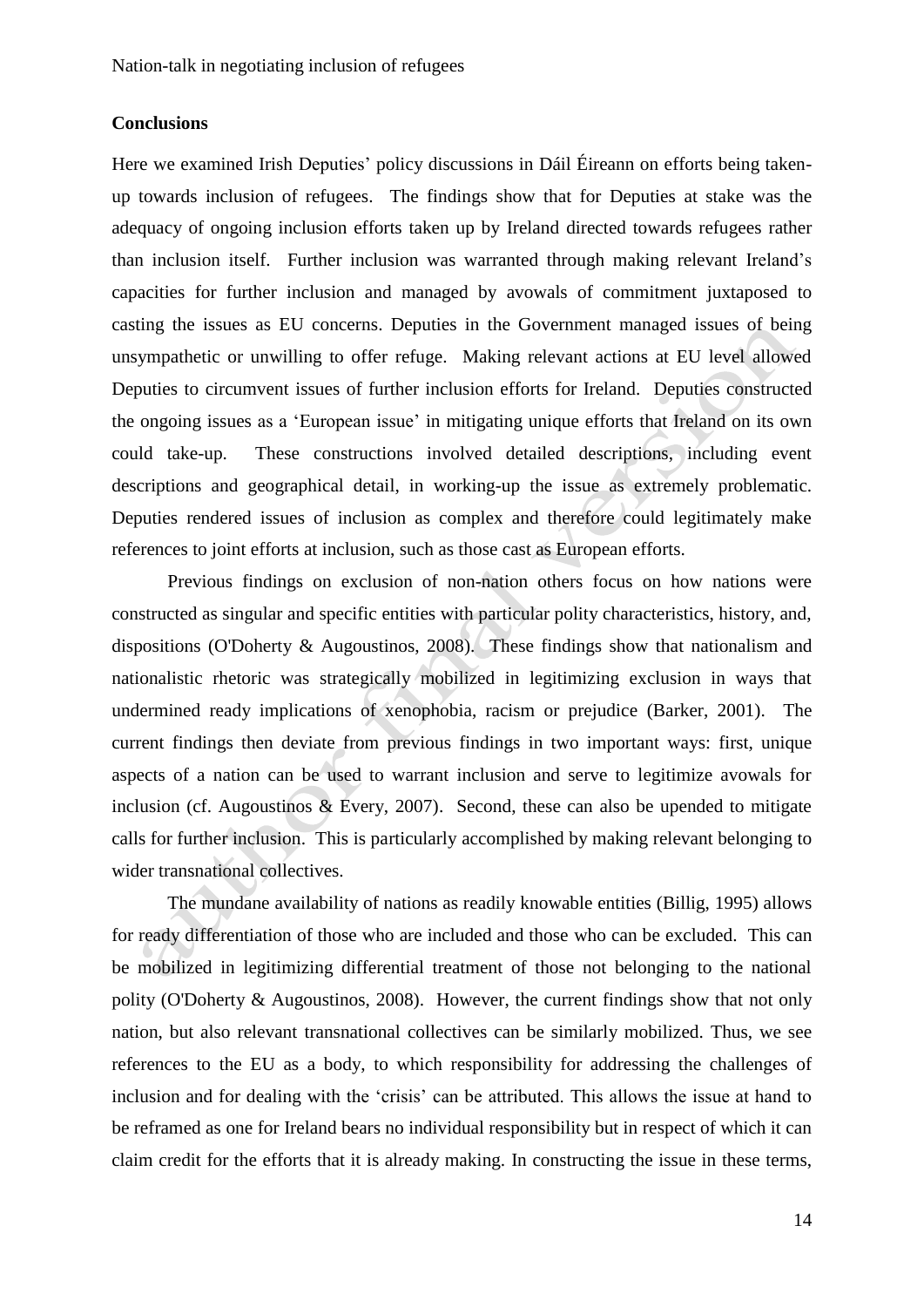speakers can draw upon the EU as a form of 'imagined community' (Anderson, 1983), whereby speakers 'will never know most of their fellow-members, meet them, or even hear of them, yet in the minds of each lives the image of their communion' (p.49). Thus, in Extracts 1, 2 and 3, we see Deputies draw upon such a version of community in their attributions of responsibility for addressing inclusion. The talk in Extract 4, however, differs. Immediately prior to Kenny's turn, discussion has focused on the potential fragmentation of the EU, an issue that Kenny takes up in the early part of his turn. In this context, it would be somewhat challenging to make the case for the EU as a single imagined community. We therefore see Kenny turn instead to providing descriptions of Ireland's actions and motivations in taking steps towards addressing inclusion of refugees.

What all of these constructions accomplish, regardless of the relative emphasis given to Ireland's actions and those of the EU, is to mitigate warrants for further inclusion. While previous research highlights the centrality of treating nation as a singular and specific entity, these versions need not always be relevant for warranting exclusion. Rather, these are specific to particular contexts and institutional settings. Alternative versions of nation and nation's remit can be employed in negotiating inclusion, which may involve reduced claims to sovereignty (cf. Gale, 2004). At a broader level, the use of nation's belonging to a transnational collective works to treat as irrelevant aspects of possible resistance to inclusion, such as xenophobia or ethnocentrism, in negotiating inclusion/exclusion of social groups such as refugees and asylum-seekers. Future social psychological research can usefully examine how constructions of arrival nations and those who are already and always included are flexibly deployed in negotiation inclusion claims. Similarly, inclusion advocates can perhaps usefully attend to the flexibility of using nationalistic rhetoric and transnationalism in advancing inclusion efforts (Geddes, 2003).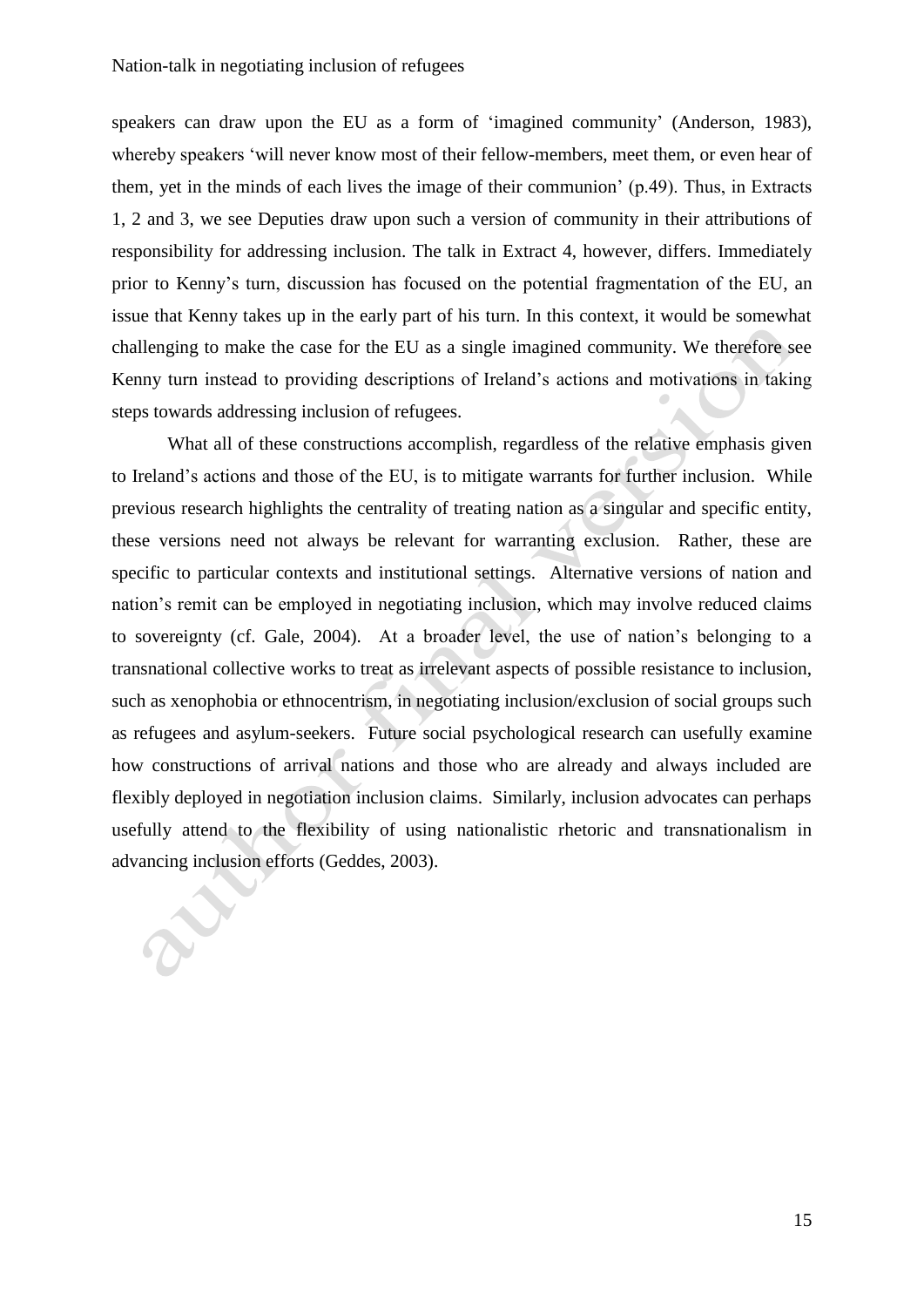#### **References**

- Anderson, B. (1983). *Imagined Communities: Reflections on the origin and spread of nationalism*. London: Verso.
- Augoustinos, M., & Every, D. (2007). The language of "Race" and "Prejudice": A discourse of denial, reason, and liberal-practical politics. *Journal of Language and Social Psychology, 26*, 123-141.
- Barker, M. (2001). *The New Racism*. London: Junction Books.
- Billig, M. (1995). *Banal Nationalism.* London: Sage.
- Charteris-Black, J. (2006). Britain as a container: immigration metaphors in the 2000 election campaign. *Discourse & Society, 17*, 563-581. doi: 10.1177/0957926506066345
- Condor, S., Tileagâ, C., & Billig, M. (2013). Political Rhetoric. In L. Huddy, D. O. Sears & J. S. Levy (Eds.), *The Oxford Handbook of Political Psychology*. Oxford: Oxford University Press.
- Department of Justice and Equality. (2016). Irish Refugee Protection Programme (IRPP). Retrieved 01 August, 2016, from [http://www.justice.ie/en/JELR/Pages/Irish\\_Refugee\\_Protection\\_Programme\\_\(IRPP\)](http://www.justice.ie/en/JELR/Pages/Irish_Refugee_Protection_Programme_(IRPP)
- Every, D., & Augoustinos, M. (2007). Constructions of racism in the Australian parliamentary debates on asylum seekers. *Discourse & Society, 18*(4), 411-436. doi: 10.1177/0957926507077427
- Every, D., & Augoustinos, M. (2008). Constructions of Australia in pro- and anti-asylum seeker political discourse. *Nations and Nationalism, 14*, 562-580. doi: 10.1111/j.1469-8129.2008.00356.x
- Gale, P. (2004). The refugee crisis and fear: Populist politics and media discourse. *Journal of Sociology, 40*, 321-340. doi: 10.1177/1440783304048378
- Geddes, A. (2003). *The politics of migration and immigration in Europe*. London, UK.: SAGE Publications.
- Goodman, S. (2010). "It's not racist to impose limits on immigration": Constructing the boundaries of racism in the asylum and immigration debate. *Critical Approaches to Discourse across Disciplines, 4*, 1-17.
- Haynes, A., Devereux, E., & Breen, M. (2006). Fear, framing and foreigners: The othering of immigrants in the Irish print media. *International Journal of Critical Psychology, 16*, 100-121.
- Herwig, C. (2016). Global Trends Forced Displacement in 2015. Geneva, Switzerland: United Nations High Commissoner for Refugees.
- Jefferson, G. (2004). Glossary of transcription symbols with an introduction. In G. H. Lerner (Ed.), *Conversation Analysis: Studies from the first generation* (pp. 13-23). Philadelphia: John Benjamins.
- Kingsley, P. (2015). 700 migrants feared dead in Mediterranean shipwreck. Retrieved 01 August, 2016, from [https://www.theguardian.com/world/2015/apr/19/700-migrants](https://www.theguardian.com/world/2015/apr/19/700-migrants-feared-dead-mediterranean-shipwreck-worst-yet)[feared-dead-mediterranean-shipwreck-worst-yet](https://www.theguardian.com/world/2015/apr/19/700-migrants-feared-dead-mediterranean-shipwreck-worst-yet)
- Kirkwood, S., Goodman, S., McVittie, C., & McKinlay, A. (2015). *The Language of Asylum: Refugees and Discourse*. UK: Palgrave Macmillan.
- Kitzinger, C. (2000). Media templates: Patterns of association and the (re)construction of meaning over time. *Media, Culture & Society, 22*, 61-84. doi: 10.1177/016344300022001004
- Lynn, N., & Lea, S. (2003). 'A phantom menace and the new Aparthied': The social construction of asylum-seekers in the United Kingdom. *Discourse & Society, 14*, 425- 452.